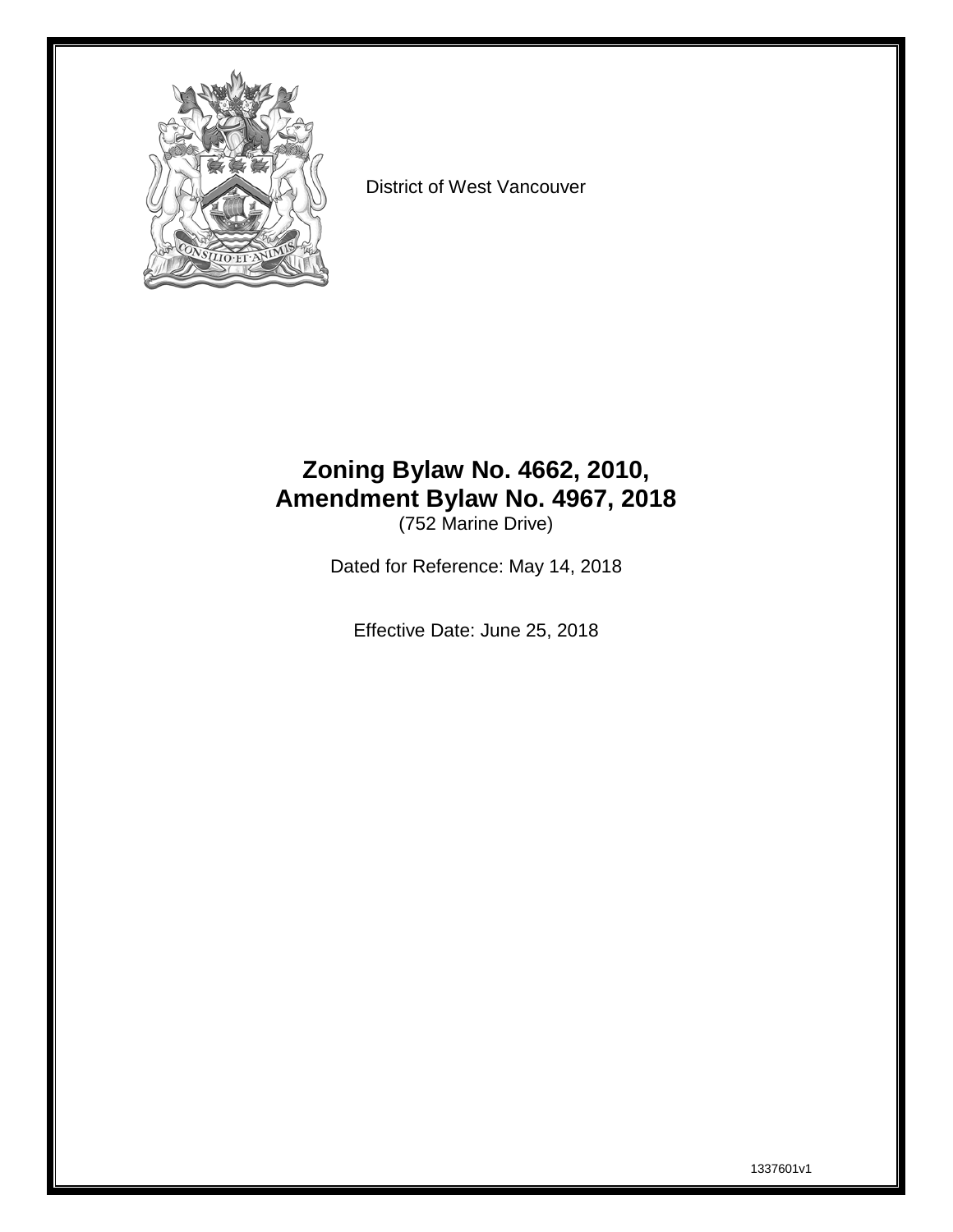#### District of West Vancouver

# **Zoning Bylaw No. 4662, 2010, Amendment Bylaw No. 4967, 2018**

# **Table of Contents**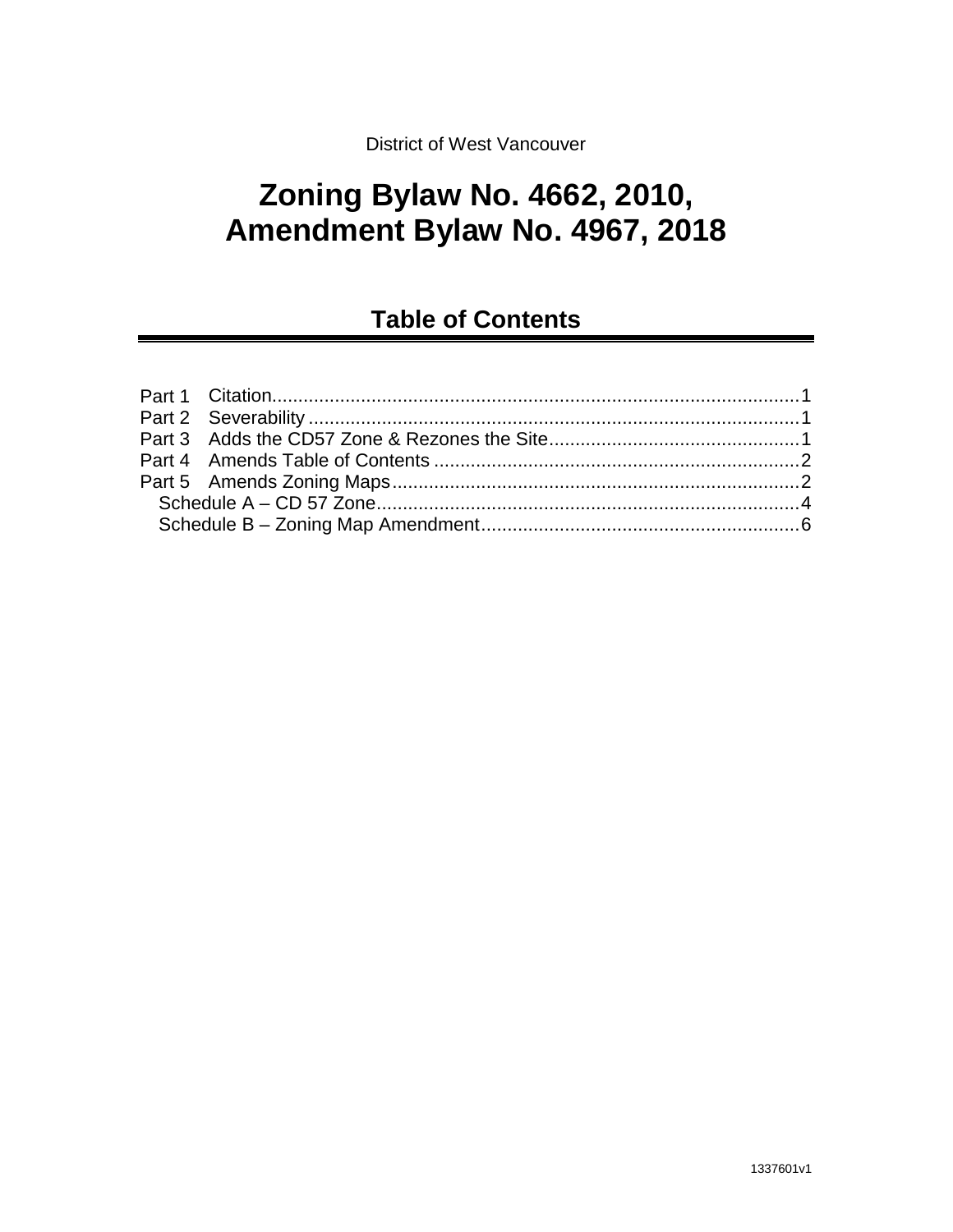District of West Vancouver

# **Zoning Bylaw No. 4662, 2010, Amendment Bylaw No. 4967, 2018**

A bylaw to rezone certain property at 752 Marine Drive for mixed commercial and residential development.

Previous amendments: Amendment bylaws 4672, 4677, 4678, 4679, 4689, 4701, 4680, 4710, 4697, 4716, 4712, 4737, 4726, 4736, 4757, 4752, 4767, 4787, 4788, 4784, 4772, 4791, 4805, 4809, 4828, 4854, 4873, 4866, 4895, 4839, 4898, 4944, and 4905.

WHEREAS the Council of The Corporation of the District of West Vancouver deems it expedient to provide for an amendment to the Zoning Bylaw;

<span id="page-2-0"></span>NOW THEREFORE, the Council of The Corporation of the District of West Vancouver enacts as follows:

#### **Part 1 Citation**

1.1 This bylaw may be cited as "Zoning Bylaw No. 4662, 2010, Amendment Bylaw No. 4967, 2018".

#### <span id="page-2-1"></span>**Part 2 Severability**

2.1 If a portion of this bylaw is held invalid by a Court of competent jurisdiction, then the invalid portion must be severed and the remainder of this bylaw is deemed to have been adopted without the severed section, subsection, paragraph, subparagraph, clause or phrase.

#### <span id="page-2-2"></span>**Part 3 Adds the CD57 Zone & Rezones the Site**

3.1 Zoning Bylaw No. 4662, 2010, Schedule A, Section 600 (Comprehensive Development Zones) is hereby amended by adding Section 657 as the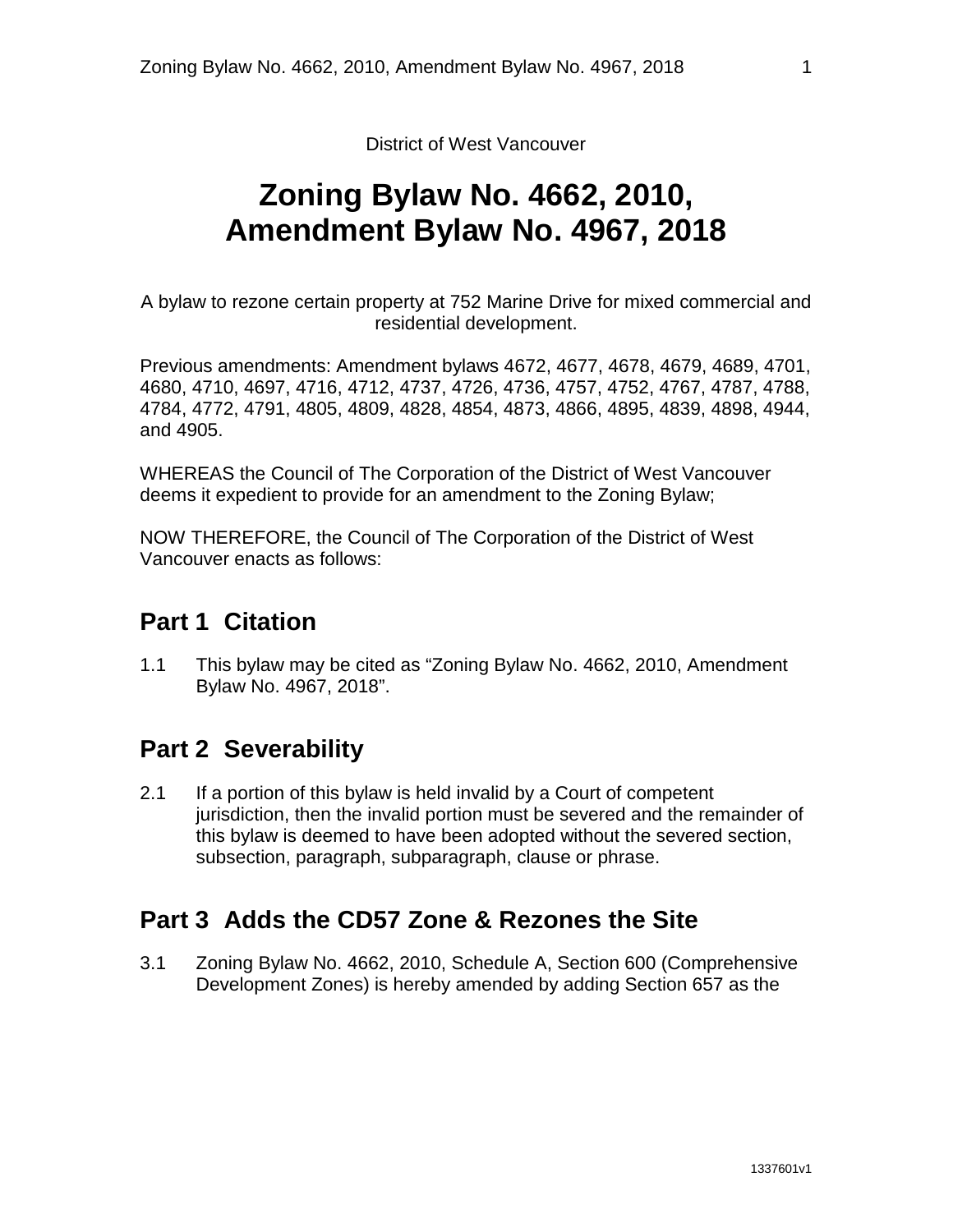CD57 – Comprehensive Development Zone 57 (South West Corner Marine Drive & Taylor Way), as set out in Schedule A to this bylaw.

3.2 The Lands shown shaded on the map in Schedule B to this bylaw are rezoned from C1 (Commercial 1) to CD57 – Comprehensive Development Zone 57 (South West Corner Marine Drive & Taylor Way).

#### <span id="page-3-0"></span>**Part 4 Amends Table of Contents**

4.1 Zoning Bylaw No. 4662, 2010, Schedule A, Section 100 Table of Contents is amended accordingly.

#### <span id="page-3-1"></span>**Part 5 Amends Zoning Maps**

- 5.1 Zoning Bylaw No. 4662, 2010, Schedule A, Section 852, Schedule 2, Zoning Maps is hereby amended by changing the zoning of the Lands as shown shaded on the map in Schedule B to this bylaw,
	- FROM: C1 Commercial 1
	- TO: CD57 Comprehensive Development Zone 57 (South West Corner Marine Drive & Taylor Way)

### **Schedules**

Schedule A – CD57 – Comprehensive Development Zone 57 (South West Corner Marine Drive & Taylor Way) Schedule B – Amendment to Zoning Bylaw No. 4662, 2010, Schedule A, Section 852, Schedule 2, Zoning Maps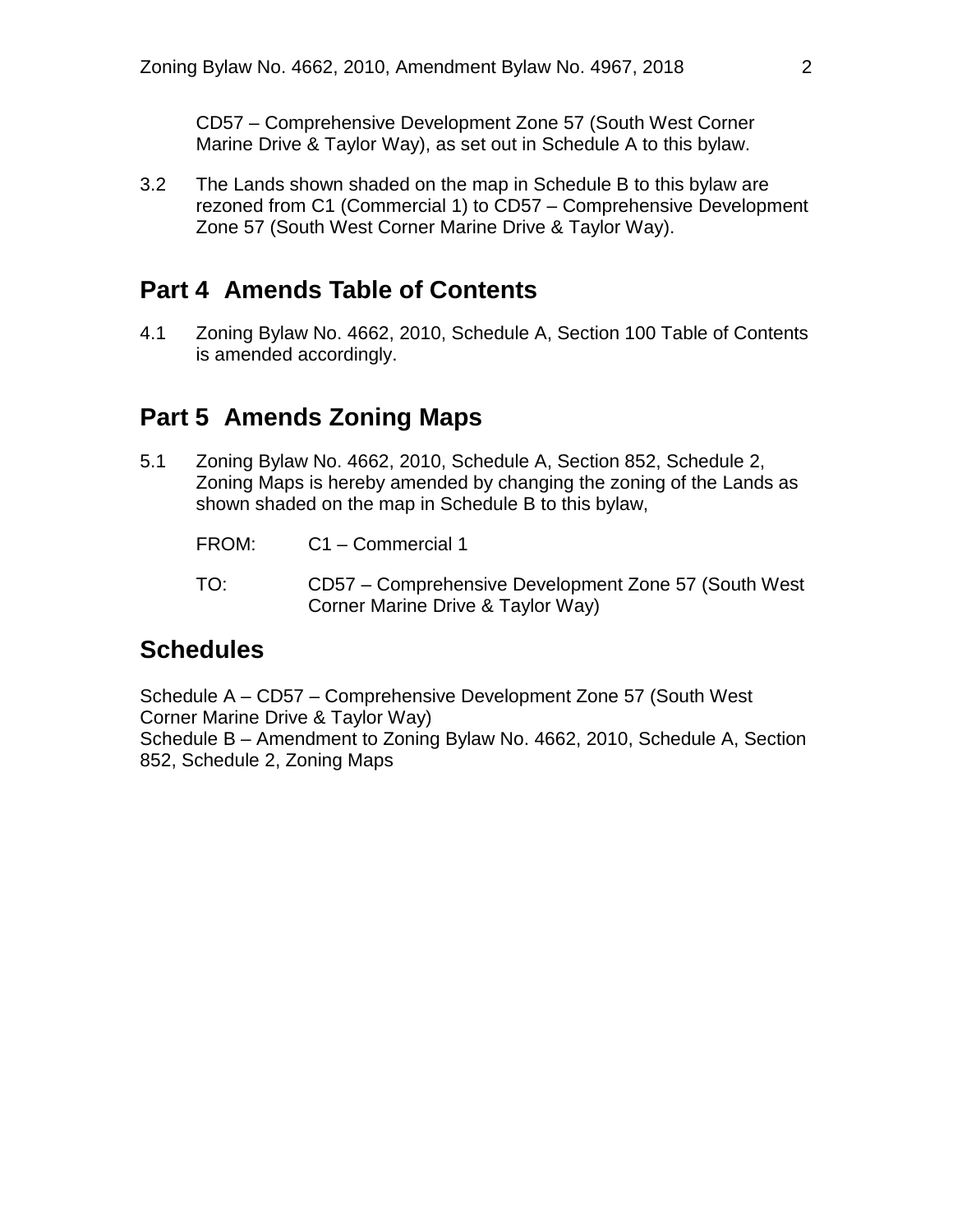READ A FIRST TIME on April 9, 2018

PUBLICATION OF NOTICE OF PUBLIC HEARING on April 27 and May 2, 2018

PUBLIC HEARING HELD on May 7, 2018

RECONVENED PUBLIC HEARING HELD on May 14, 2018

AMENDED on May 14, 2018

READ A SECOND TIME AS AMENDED on May 14, 2018

READ A THIRD TIME on May 14, 2018

APPROVED by the Minister of Transportation and Infrastructure on June 21, 2018

ADOPTED by the Council on June 25, 2018

Mayor

Municipal Clerk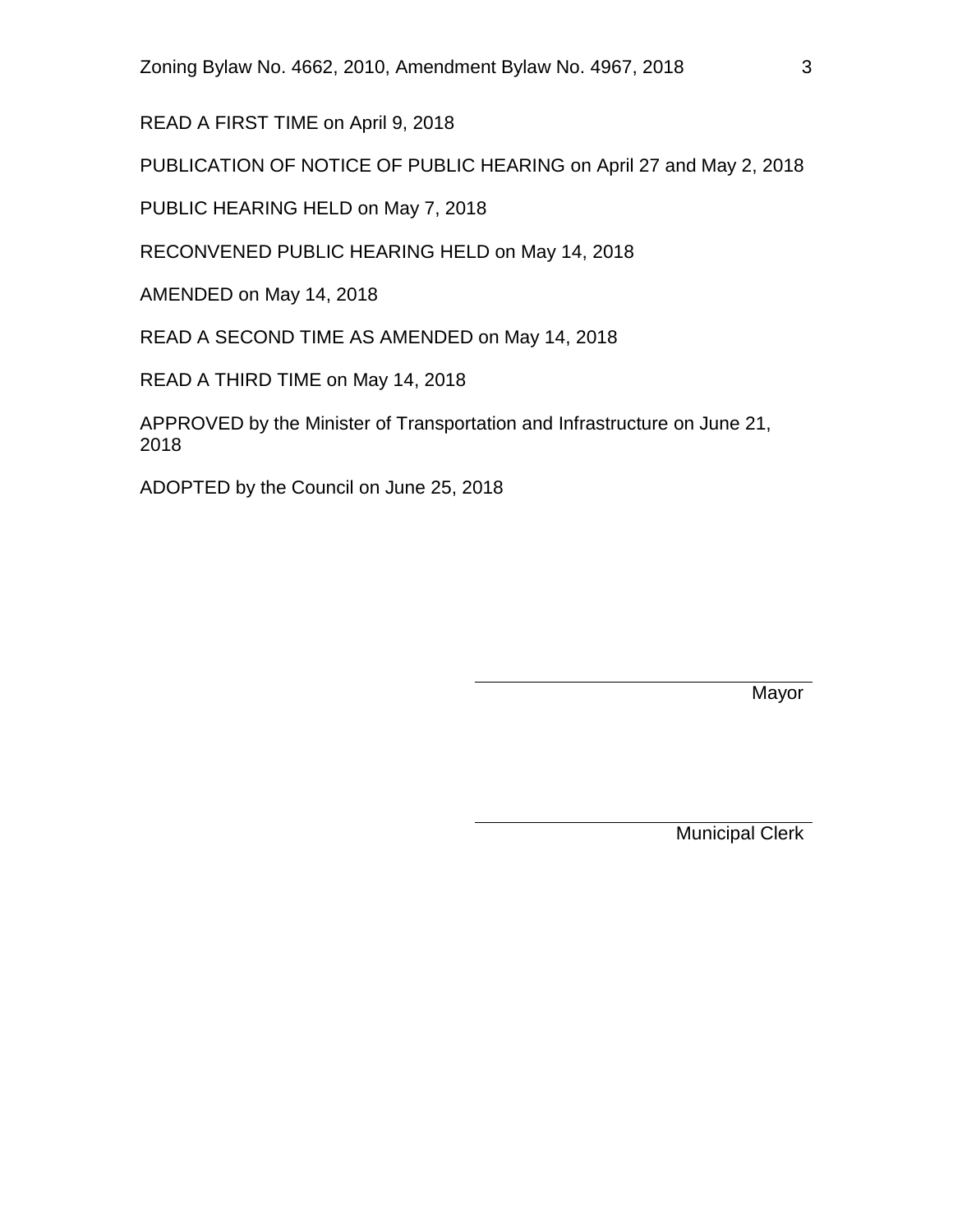### **Schedule A – CD 57 Zone**

#### <span id="page-5-0"></span>**657 CD57 (South West Corner Marine Drive & Taylor Way)**

#### **657.01 Permitted Uses** (1) accessory uses and buildings (2) apartment building (3) bike valet and repair (4) business or commercial school (5) child care (6) community care (7) education (8) home based business (9) office (10) personal or business services (11) restaurants, including liquor primary premises (12) retail **657.02 Floor Area Ratio** (1) Maximum: 2.25 FAR (2) For the purposes of calculating FAR, the site is 9,450 square metres, being the size prior to any required highway dedications from the parent parcel. (3) For the purposes of this zone, FAR is calculated on the Gross Floor Area (GFA). **657.03 Setbacks** Minimum: (1) All property lines: 0.0 metres **657.04 Building Height** (1) Maximum: (a) West Tower: 40 metres (b) East Tower: 50 metres (2) Despite Section 120.19, elevator penthouses, solar energy systems and mechanical equipment and enclosures are excluded from building height. **657.05 Maximum Units** (1) Maximum residential units: 203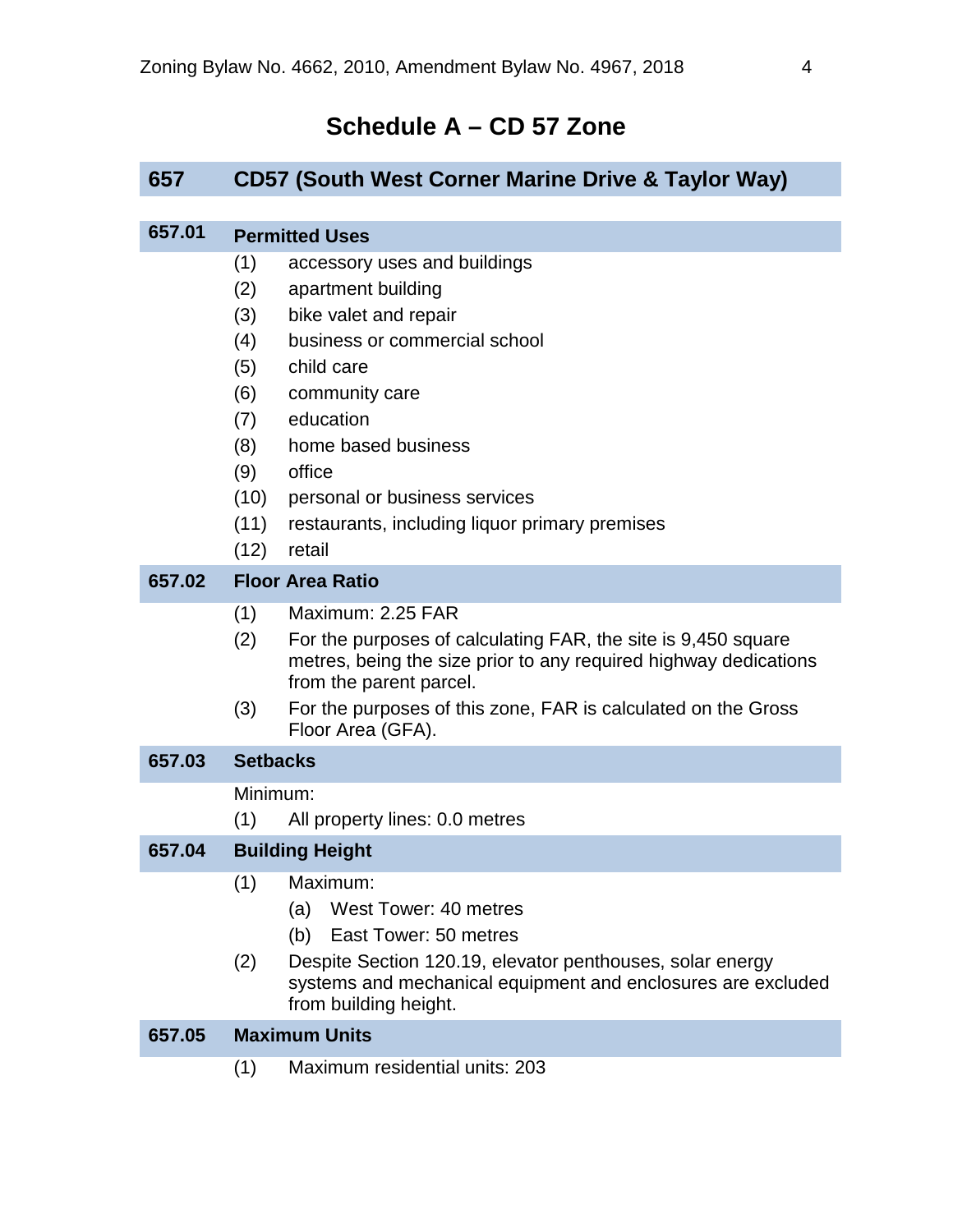| 657.06 | <b>Number of Storeys</b>                                  |
|--------|-----------------------------------------------------------|
|        | Maximum:                                                  |
|        | West Tower: 11 storeys<br>(a)                             |
|        | East Tower: 14 storeys<br>(b)                             |
| 657.07 | <b>Off-Street Parking</b>                                 |
|        | A maximum of 232 parking spaces shall be provided.<br>(1) |